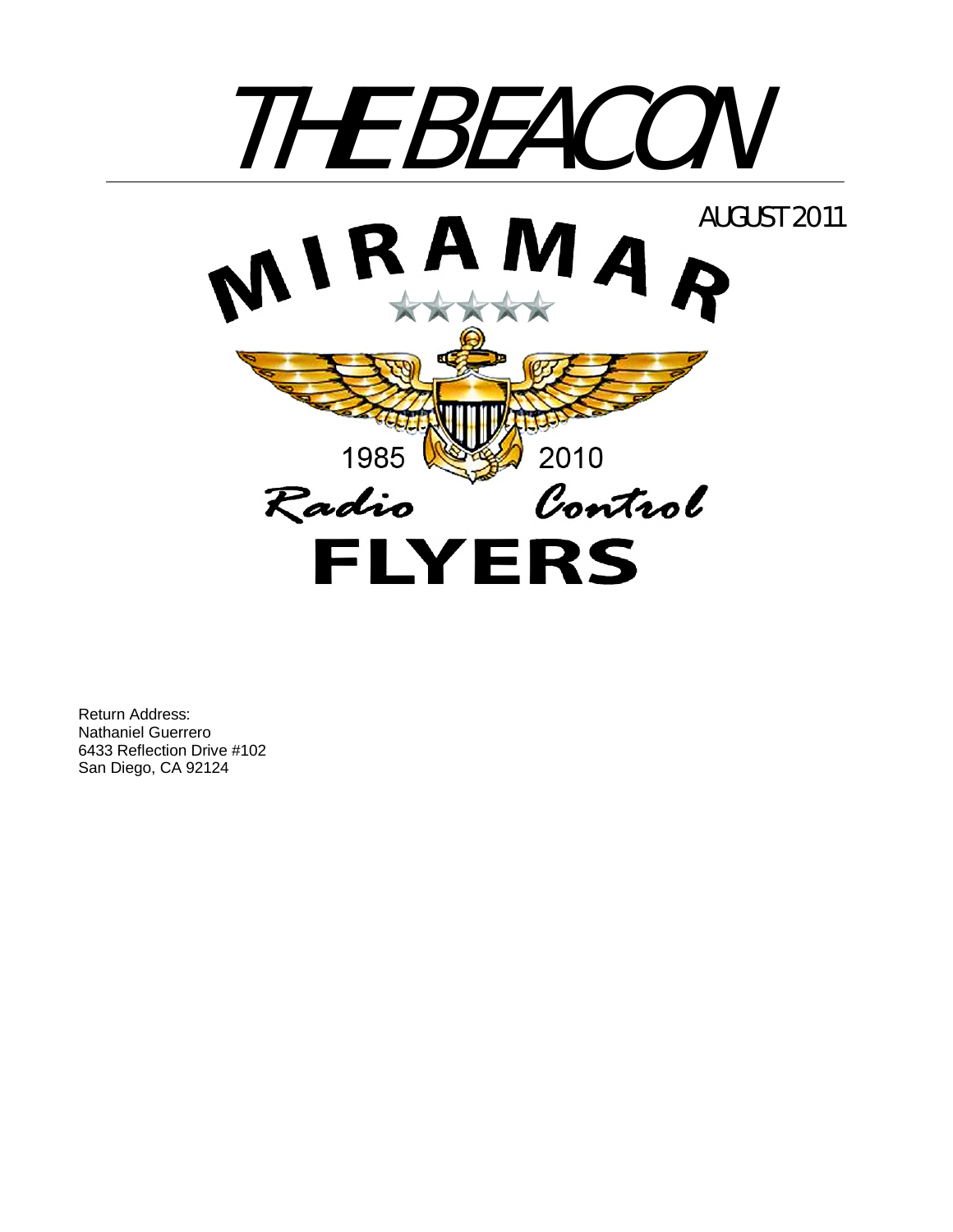# August 2011

The next MRCF Meeting will be on **TUESDAY**, 9 August 2011

Location: American Legion Hall 7815 Armour St.

Corner of Armour and Convoy St.

Board Meeting at 6:30 PM – Gen. Meeting at 7:00 PM

**American Legion Hall at 7815 Armour Street. Hwy 163 TO BALBOA AVENUE, WEST TO CONVOY STREET, LEFT ON CONVOY TO ARMOUR ST., TURN LEFT ONTO ARMOUR AND RIGHT INTO AMERICAN LEGION. ADDITIONAL PARKING IS ACROSS THE STREET AT CARQUEST.** 

# CLUB OFFICERS

President: Jerry Neuberger (619) 258-4477 Secretary: Frank Gagliardi (858) 271-4430 Field Marshal: Sandy Sanderson (858) 695-3095 Safety Coordinators: Don Robinson (858) 271-6452

Newsletter Editor: Nathaniel Guerrero (858) 240-2215 Email: nguerrero@san.rr.com

| Vice President:                |                |  |
|--------------------------------|----------------|--|
| <b>Curtis Kitteringham</b>     | (760) 746-5913 |  |
| Treasurer:                     |                |  |
| George Sager                   | (858) 748-0868 |  |
| Helicopter Chairman:           |                |  |
| Darren Hauptman                | (619) 948-1948 |  |
| Membership Chairman:           |                |  |
| <b>Tom Mulder</b>              | (619) 804-8596 |  |
| membership@miramarrcflyers.com |                |  |

Club Webmaster: Darren Hauptman Darren@miramarrcflyers.com www.miramarrcflyers.com

# **CLUB FLIGHT INSTRUCTORS**

Any club member who wishes to have some assistance should call one of our designated instructors. There is no duty instructor at the field, so you must prearrange a time with someone on this list.

| Name                   | Number         |
|------------------------|----------------|
| <b>Richard Barndt</b>  | (858) 213-5740 |
| Frank Gagliardi        | (858) 271-4430 |
| Curtis Kitteringham    | (760) 746-5913 |
| <b>Barry Mattingly</b> | (760) 753-1318 |
| Jerry Neuberger        | (619) 258-4477 |
| Paul Stenberg          | (760) 743-5458 |
| <b>Tom Mulder</b>      | (619) 804-8596 |
| <b>Ron Stark</b>       | (858) 530-0586 |
| Roy Rapheal            | (858) 538-5485 |
| Darren Hauptman        | (619) 948-1948 |

Keep in mind that the Miramar Airshow is coming up at the end of September. Please see the date of the events when the field may be shut down.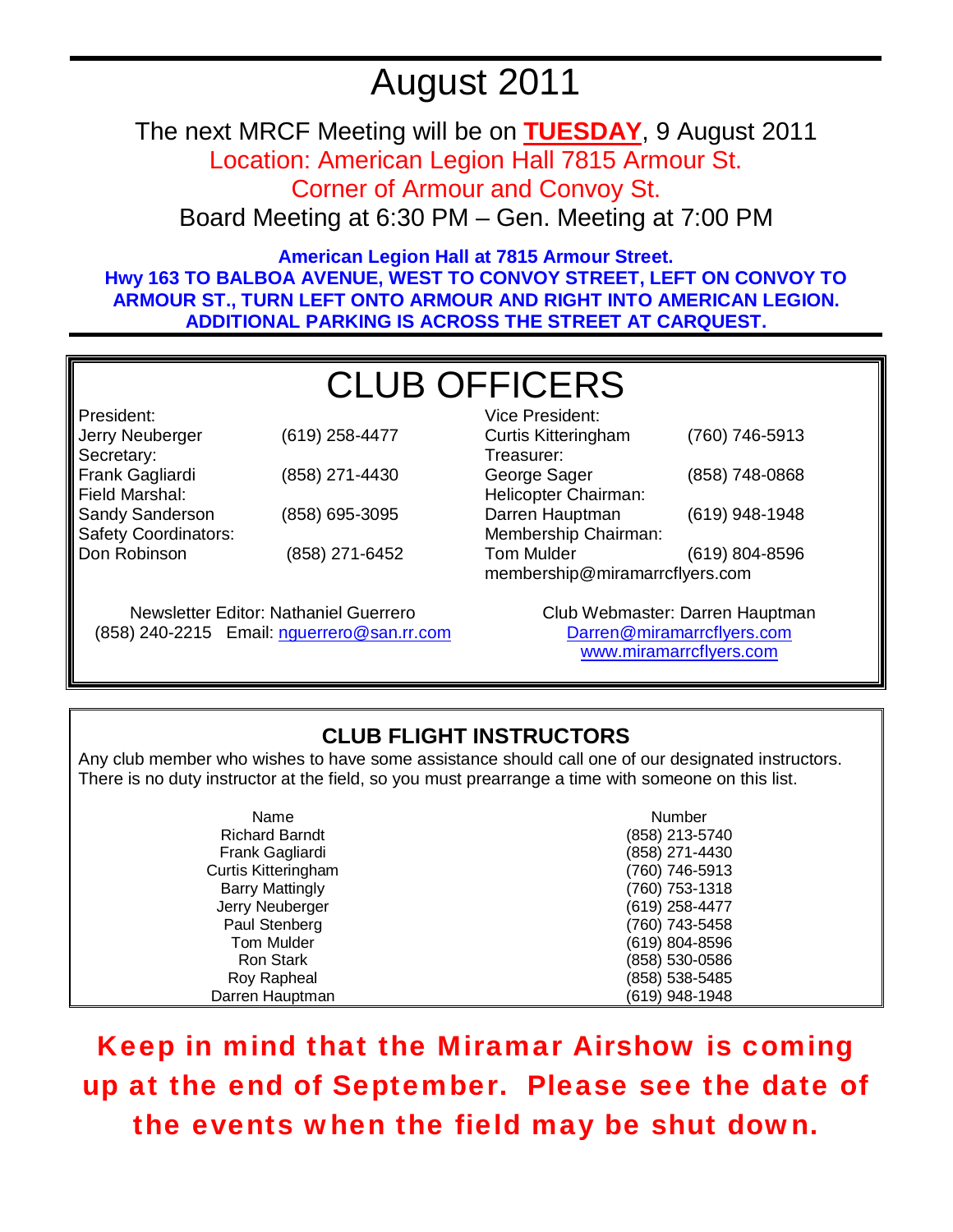## **From the Left Seat:**

I'm currently in D.C. as I write this. Got out of the meeting a little early today and decided to head out to the Smithsonian Air and Space Museum, then on the way back to the hotel I stopped at Arlington National Cemetery. The Smithsonian has got to be the penultimate museum for "Airplane Guys" with so many historically significant planes around you where you can just soak in the last century of aviation. Counterpoint that with the somber setting of Arlington and the thousands of true American Hero's buried there made the afternoon for me. If you've never had the opportunity to go to the Smithsonian or Arlington, I highly recommend you put them on your bucket list.

I never thought I'd have to remind members that smoking at the field is prohibited by DOD instruction, but it seems we do have some members smoking at the field. Come on guys, it's prohibited, it's not negotiable and only the CNO can countermand that order. Don't do it.

Later this month you should receive your AMA ballots for the offices of President and Executive Vice President. Please take the opportunity and few seconds it'll take to vote.

See you at the field

Jerry

## **From the Right Seat:**

I hope that everyone is having a great Summer, I know I' am for every day there is something to do. We just had the Summer program for the kids, all went will. We had 15 kids with their parents at the club for the day. I would like to Thank all the members that gave time to help out, I had 4 members that with their help, I was able to hand out 2-prizes, build rubber band models and feed everyone with using club founds. This helped to make us look real good, which may bring in 3- new military members and their families. That is the icing on the cake to me. Now down to club items, the locks at the club are not getting reset after being opened or after closing, every member needs to take the time to do this, it is put of your membership duties. At the open copit displays I'am getting the same members each time, for those of you that could but have not helped out PLEASE do, lets give some of the biggest display's for the last one's. A Thank You to Sandy and the members that have helped him keep the field in top order, this gives all member's a great place to fly the models. Check the web site for upcoming event dates and we will see you at the meeting/field.

 Again a Thank You to all that help make this the BEST CLUB possible Curtis Kitteringham

## **Safety Coordinator:**

I will be gone on vacation for a while, so while I am gone I would like you to all to be especially aware of safety issues. Follow the rules for safe flying and watch out for each other. If you see something that does not look safe, remind that person how to fly safely, or offer to help him.

Thanks and have fun flying!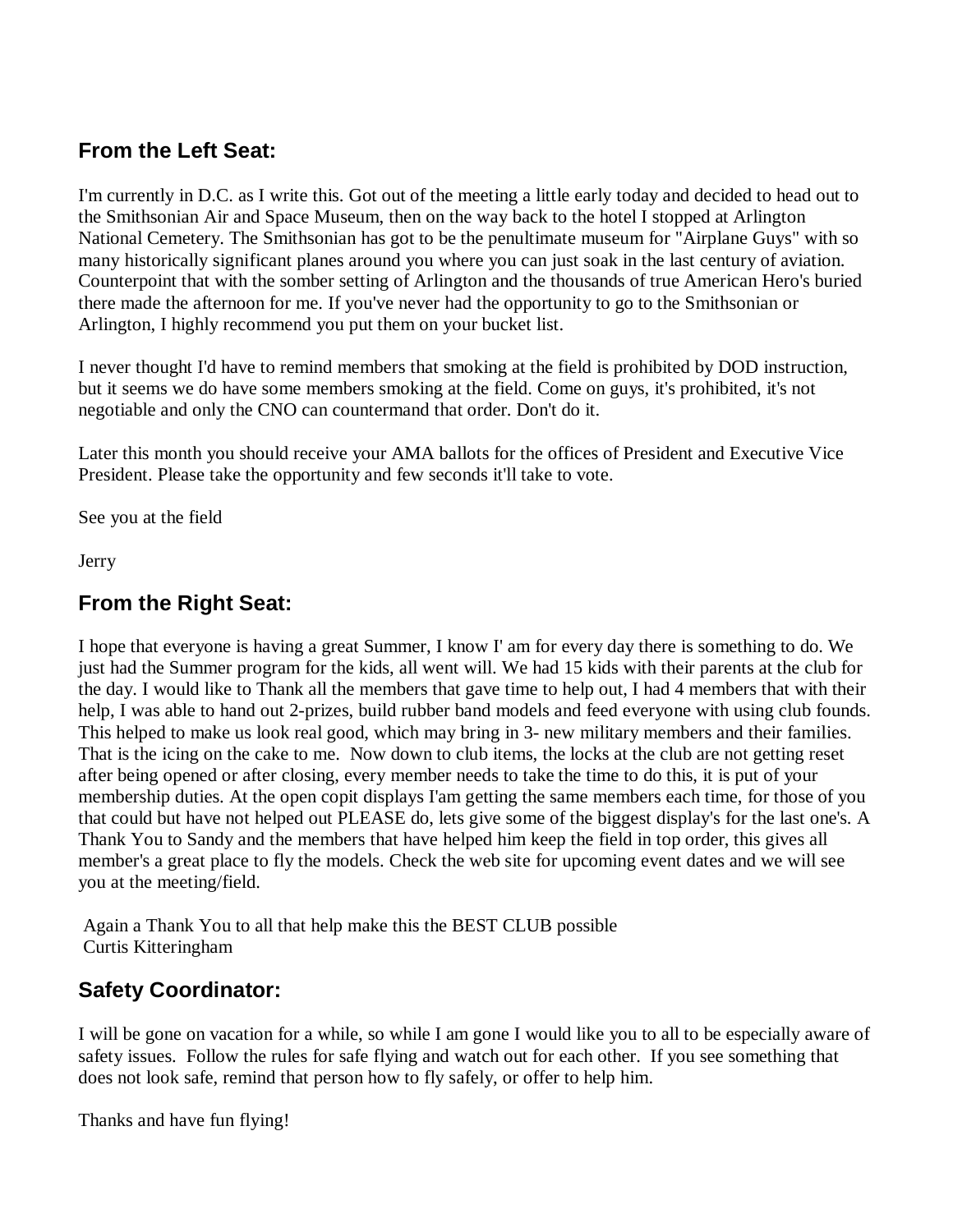Donny

## **Field Marshal:**

No comments for this month.

## **Helicopter Chairman:**

No comments for this month.

### **Membership Chairman:**

No comments for this month.

#### **12 July 2011 Miramar Radio Control Flyers Minutes of the Meeting**

**Held at the American Legion Hall**

#### **President called the meeting to order at 1900 hrs.**

The pledge of allegiance was recited by the membership.

The Treasurer's report was not presented at the meeting. Report will be followed up on next meeting.

The Secretary's report was presented and accepted by the membership. The membership made a motion to accept the report. Motion was made and seconded. The report was accepted by the membership.

Guest and possible new member was Jason Peters.

Field Marshal just asked to keep an eye out for snakes and nature's other "residents" at the field.

#### **OLD BUSINESS**

Rotors over Miramar  $3^{rd}$  annual event was held at the flying field on July  $10^{th}$  and  $11^{th}$ . The new options of allowing camping with members monitoring activity went well. Night flying and the event lock both worked without incident and was a definite help to using member manpower.

Webcam at flying field still has ongoing research into how it will work.

#### **NEW BUSINESS**

Bill Wallace will CD the upcoming Pattern Event on August  $27<sup>th</sup>$  and  $28<sup>th</sup>$ . Members are encouraged to participate.

Tom Rainwater will investigate the costs of resurfacing the runway.

A motion was made to investigate adding a power strip and outlets at the shade structures.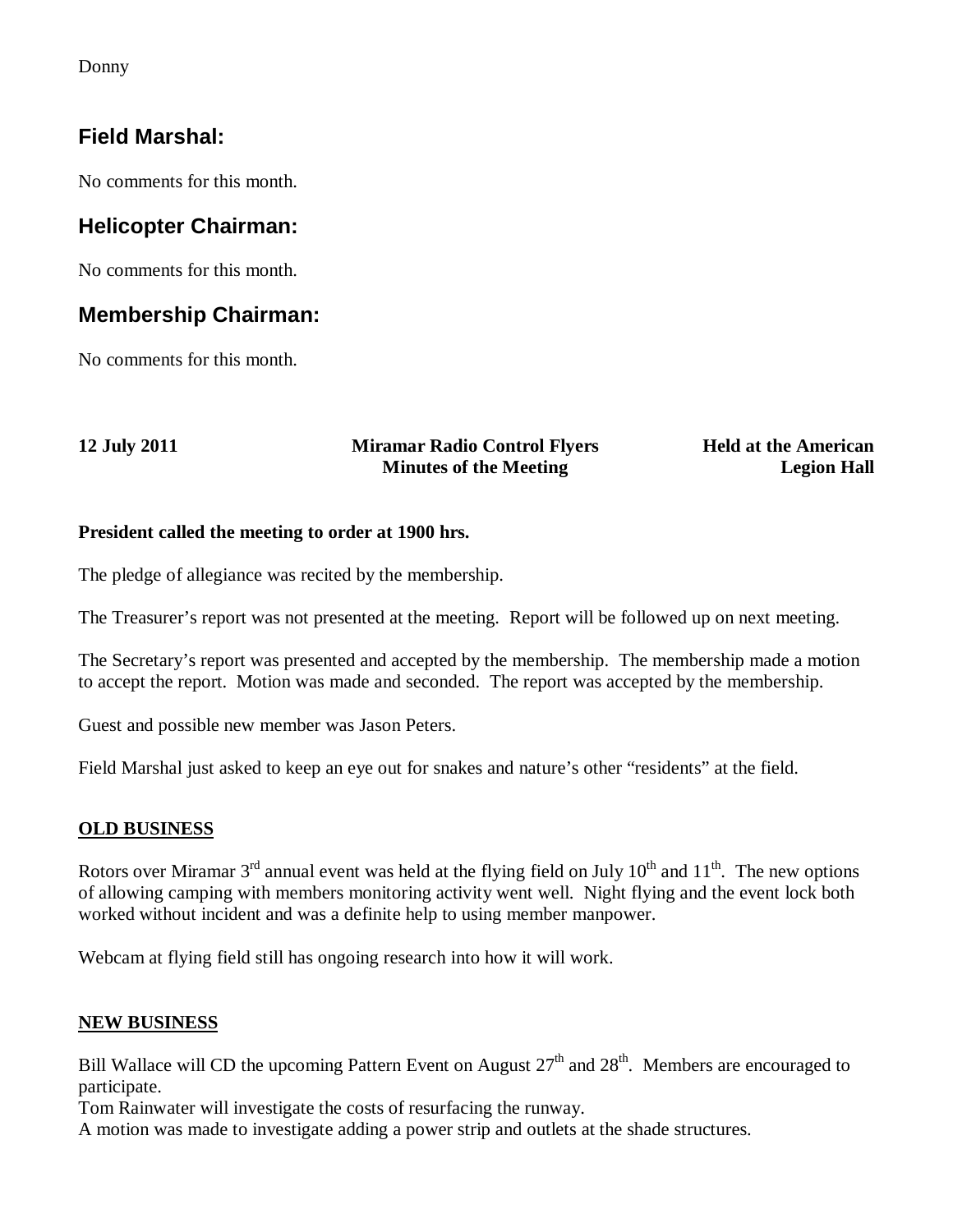Don Gulihur suggested purchasing sheets of decals with the club logo. He will check on prices.

#### **SHOW AND TELL**

No show and tell this month.

#### **EVENT SCHEDULE**

TO ALL MEMBERS: Darren has set up a calendar on the website to schedule the events. Please go to www.miramarrcflyers.com and click on the EVENTS tab at the top of the page. If you have any suggestions, please contact Darren at Darren@miramarrcflyers.com.

July 23rd is Open Cockpit days at the MCAS Museum. July  $30<sup>th</sup>$  is Kids day at the field. July  $31<sup>st</sup>$  is Pylon Racing at the field starting at 1000. August  $27<sup>th</sup>$  and  $28<sup>th</sup>$ . – Pattern Event at flying field. Sept  $26<sup>th</sup>$  to Oct 2 – Miramar Air Show (dates include week prior being shut down for practice of participants) October 8 – Club Members Day at the field November 12th - Veterans Day Flyin December 3th - Toy for Tots flyin December 13th - Christmas Dinner

**Meeting adjourned at 2030 hrs.** 

# **ITEM TO BUY OR SELL**

Email from Ron Peterka to the club regarding a special book to sell. Please see below:

Nate, our local volunteer fire department had a fundraiser this last weekend and I kept a special book that would have gone on sale. I thought someone in the club might be interested in a first edition of Charles Lindbergh's book "The Spirit of St. Louis". It is a 1953 first edition and still has the book jacket. Condition is only fair, but the price range at E-bay is between \$50 and \$100. This book is closer to the \$50 - \$60 range.

I would like to get \$40 which could be a check made out to the Intermountain Volunteer Fire & Rescue Dept (IVFRD) and could be used as a donation on taxes.

If interested, please contact Ron at his email: ron3180x@aol.com

I'm looking for a kit to buy that Hobby People used to sell. It is the Global F8F Bearcat Profile fuselage. If kit not available, maybe someone has the set of plans for one. Ron Stark

\_\_\_\_\_\_\_\_\_\_\_\_\_\_\_\_\_\_\_\_\_\_\_\_\_\_\_\_\_\_\_\_\_\_\_\_\_\_\_\_\_\_\_\_\_\_\_\_\_\_\_\_\_\_\_\_\_\_\_\_\_\_\_\_\_\_\_\_\_\_\_\_\_\_\_\_\_\_\_\_\_\_\_\_\_

Bob Frazier is looking to sell the items listed below: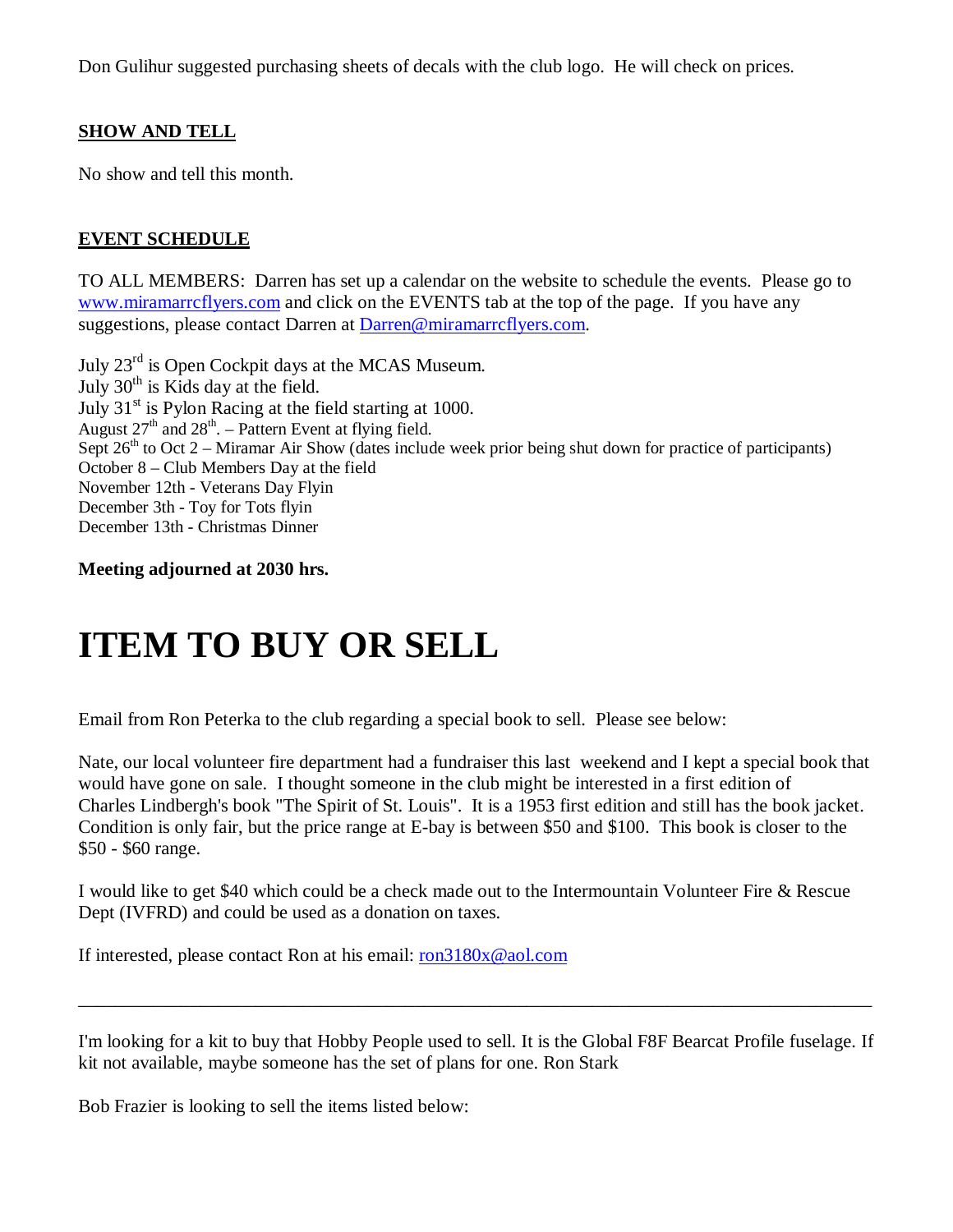80" AT-6 Texan with O.S. 160 Piper Cub 88" from Great Planes in the original box Moki 210 Motor P-51 Mustang TopFlite Kit

Please email Bob at smiles\_bob@hotmail.com or call him at 858-565-0516 if you have any questions about the above items for sale.